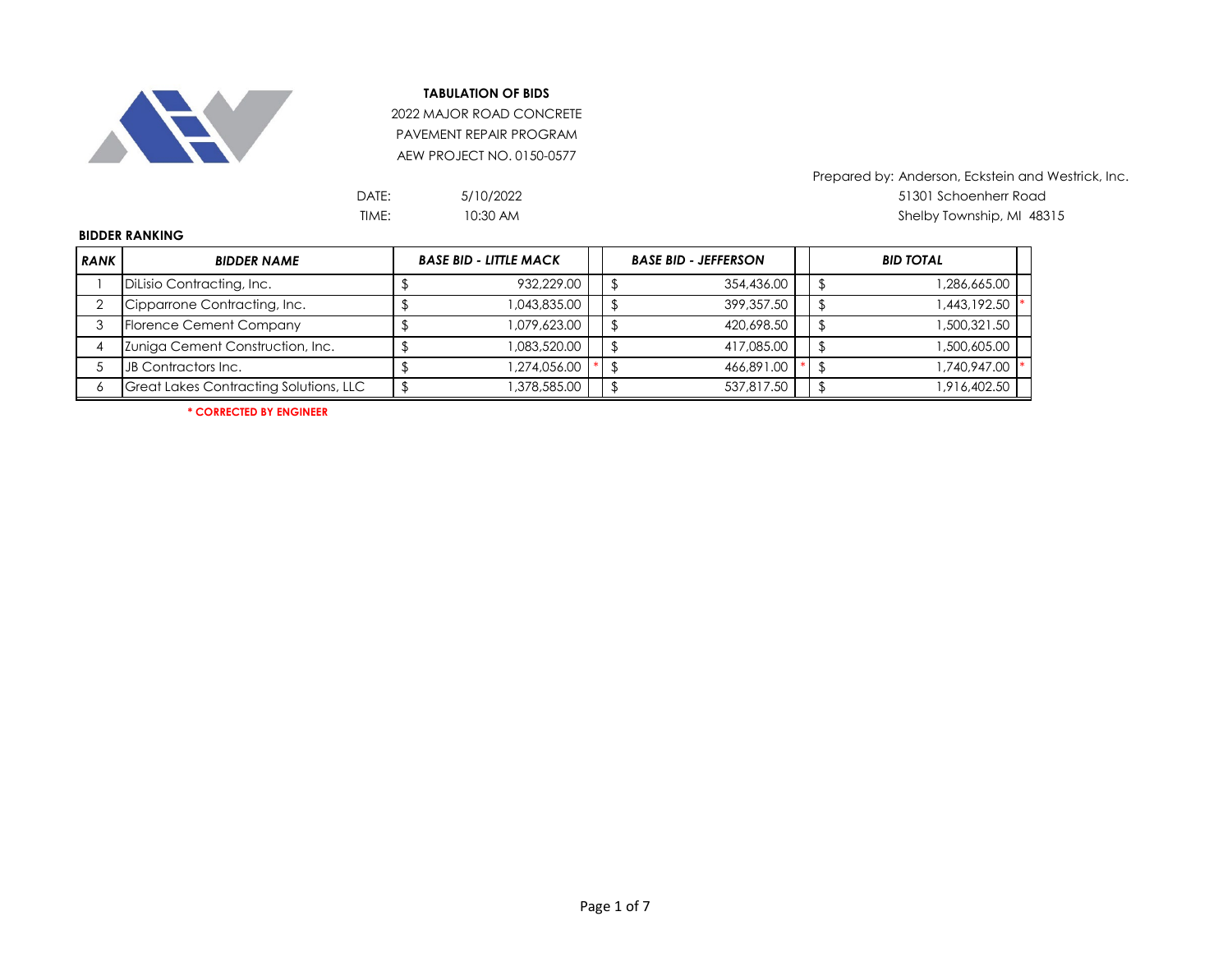|             | <b>TABULATION OF BIDS</b><br>CITY OF ST. CLAIR SHORES<br>2022 MAJOR ROAD CONCRETE<br>PAVEMENT REPAIR PROGRAM<br>AEW PROJECT NO. 0150-0577 |                       |       | DiLisio Contracting, Inc.<br>23525 Lakepointe Dr<br>Clinton Township, MI 48036 |            | Cipparrone Contracting, Inc.<br>30555 Southfield Rd., Ste 250<br>Southfield, MI 48076 |            | <b>Florence Cement Company</b><br>51515 Corridor<br>Shelby Twp., MI 48315 |            |
|-------------|-------------------------------------------------------------------------------------------------------------------------------------------|-----------------------|-------|--------------------------------------------------------------------------------|------------|---------------------------------------------------------------------------------------|------------|---------------------------------------------------------------------------|------------|
| Item<br>No. | Description                                                                                                                               | Estimated<br>Quantity | Units | Unit Price                                                                     | Amount     | <b>Unit Price</b>                                                                     | Amount     | <b>Unit Price</b>                                                         | Amount     |
|             | Base Bid - Little Mack (12 Mile to 10 Mile)                                                                                               |                       |       |                                                                                |            |                                                                                       |            |                                                                           |            |
| 1.          | Bonds, Insurance and Initial Set-Up Expense (3% Max)                                                                                      | $\mathbf{1}$          | LS.   | 25,250.00                                                                      | 25,250.00  | 40,000.00                                                                             | 40,000.00  | 44,000.00                                                                 | 44,000.00  |
| 2.          | Curb and Gutter, Rem                                                                                                                      | 100                   | Ft    | 25.00                                                                          | 2,500.00   | 14.00                                                                                 | 1,400.00   | 20.00                                                                     | 2,000.00   |
| 3.          | Sidewalk, Rem                                                                                                                             | 80                    | Syd   | 10.00                                                                          | 800.00     | 10.00                                                                                 | 800.00     | 20.00                                                                     | 1,600.00   |
| 4.          | _Driveway, Conc, Rem                                                                                                                      | 200                   | Syd   | 10.00                                                                          | 2,000.00   | 12.25                                                                                 | 2,450.00   | 20.00                                                                     | 4,000.00   |
| 5.          | _Subgrade Undercutting                                                                                                                    | 100                   | Cyd   | 40.00                                                                          | 4,000.00   | 40.00                                                                                 | 4,000.00   | 50.00                                                                     | 5,000.00   |
| 6.          | Maintenance Gravel, LM                                                                                                                    | 200                   | Cyd   | 18.00                                                                          | 3,600.00   | 20.00                                                                                 | 4,000.00   | 10.00                                                                     | 2,000.00   |
| 7.          | _External Structure Wrap, 12 inch                                                                                                         | 8                     | Eα    | 300.00                                                                         | 2,400.00   | 530.00                                                                                | 4,240.00   | 415.00                                                                    | 3,320.00   |
| 8.          | _External Structure Wrap, 18 inch                                                                                                         | 8                     | Eα    | 438.00                                                                         | 3,504.00   | 700.00                                                                                | 5,600.00   | 480.00                                                                    | 3,840.00   |
| 9.          | Dr Structure Cover, Adj, Case 1, Modified                                                                                                 | 26                    | Eα    | 275.00                                                                         | 7,150.00   | 950.00                                                                                | 24,700.00  | 375.00                                                                    | 9,750.00   |
| 10.         | Dr Structure, Adj, Add Depth                                                                                                              | 40                    | Ft    | 100.00                                                                         | 4,000.00   | 350.00                                                                                | 14,000.00  | 330.00                                                                    | 13,200.00  |
| 11.         | Dr Structure, Tap, 6 inch                                                                                                                 | 20                    | Ea    | 100.00                                                                         | 2,000.00   | 100.00                                                                                | 2,000.00   | 190.00                                                                    | 3,800.00   |
| 12.         | _Dr Structure Frame and Cover, Storm Catch Basin                                                                                          | 10                    | Ea    | 516.00                                                                         | 5,160.00   | 500.00                                                                                | 5,000.00   | 825.00                                                                    | 8,250.00   |
| 13.         | _Dr Structure Frame and Cover, Storm Manhole                                                                                              | 3                     | Ea    | 516.00                                                                         | 1,548.00   | 565.00                                                                                | 1,695.00   | 565.00                                                                    | 1,695.00   |
| 14.         | _Dr Structure Frame and Cover, Sanitary Manhole                                                                                           | 3                     | Ea    | 589.00                                                                         | 1,767.00   | 525.00                                                                                | 1,575.00   | 660.00                                                                    | 1,980.00   |
| 15.         | Underdrain, Subgrade, 6 inch                                                                                                              | 400                   | Ft.   | 15.00                                                                          | 6,000.00   | 14.50                                                                                 | 5,800.00   | 18.50                                                                     | 7,400.00   |
| 16.         | Joint, Expansion, E2                                                                                                                      | 200                   | Ft.   | 5.00                                                                           | 1,000.00   | 15.50                                                                                 | 3,100.00   | 35.00                                                                     | 7,000.00   |
| 17.         | Cement                                                                                                                                    | 5                     | Ton   | 150.00                                                                         | 750.00     | 100.00                                                                                | 500.00     | 185.00                                                                    | 925.00     |
| 18.         | Lane Tie, Epoxy Anchored                                                                                                                  | 6,500                 | Ea    | 3.00                                                                           | 19,500.00  | 4.75                                                                                  | 30,875.00  | 10.00                                                                     | 65,000.00  |
| 19.         | Pavt Repr, Nonreinf Conc, 9 inch                                                                                                          | 11,500                | Syd   | 59.40                                                                          | 683,100.00 | 55.70                                                                                 | 640,550.00 | 53.00                                                                     | 609,500.00 |
| 20.         | _Joint Expansion, ERG, w/ 3/4 inch Dowels                                                                                                 | 200                   | Ft    | 12.00                                                                          | 2,400.00   | 11.50                                                                                 | 2,300.00   | 11.25                                                                     | 2,250.00   |
| 21.         | _Full Depth Sawcutting                                                                                                                    | 19,000                | Ft.   | 1.50                                                                           | 28,500.00  | 1.45                                                                                  | 27,550.00  | 2.00                                                                      | 38,000.00  |
| 22.         | Pavt Repr, Rem, Modified                                                                                                                  | 11,500                | Syd   | 8.60                                                                           | 98,900.00  | 12.50                                                                                 | 143,750.00 | 10.00                                                                     | 115,000.00 |
| 23.         | Driveway, Nonreinf Conc, 6 inch                                                                                                           | 150                   | Syd   | 54.00                                                                          | 8,100.00   | 42.00                                                                                 | 6,300.00   | 75.00                                                                     | 11,250.00  |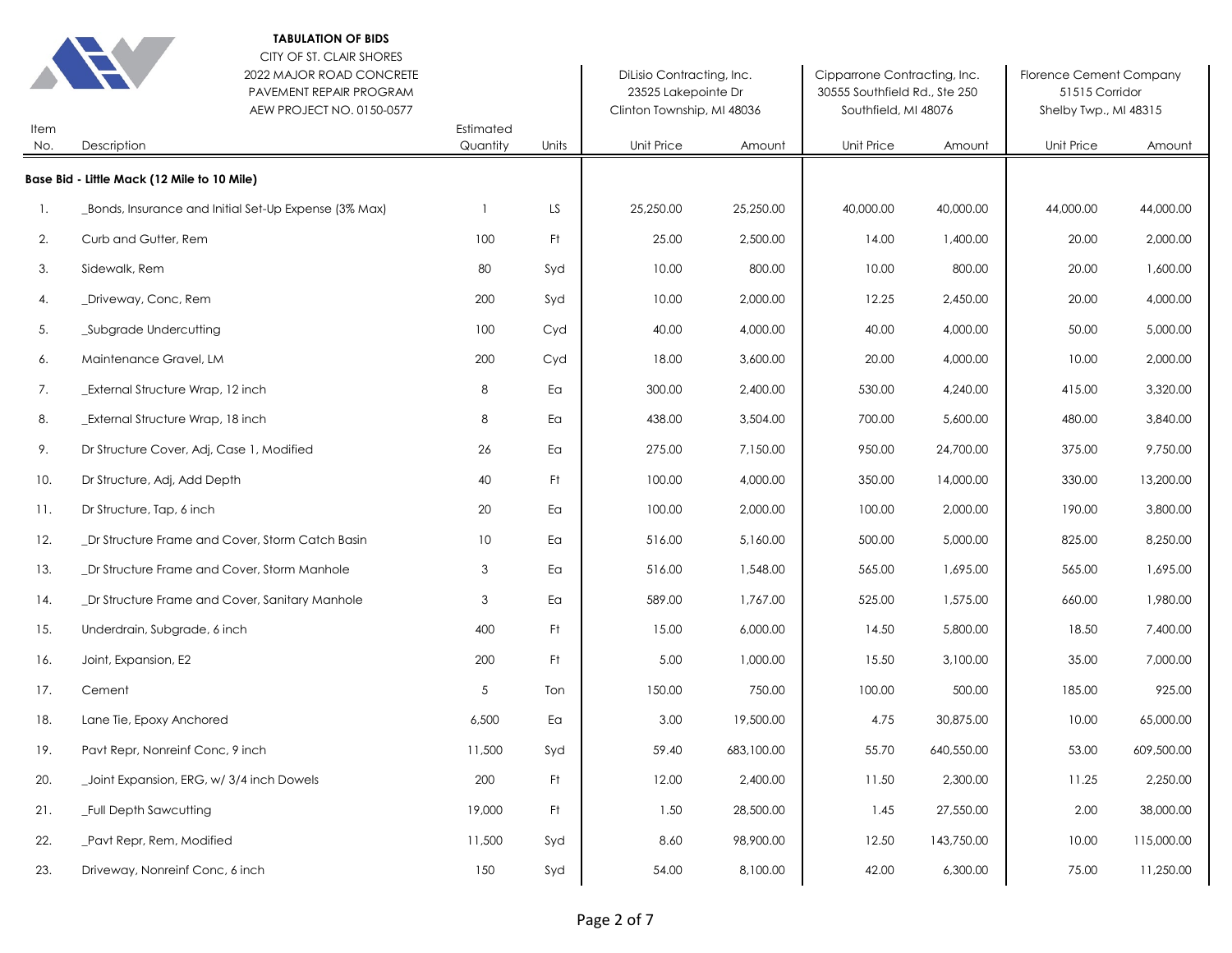|             | <b>TABULATION OF BIDS</b><br>CITY OF ST. CLAIR SHORES<br>2022 MAJOR ROAD CONCRETE<br>PAVEMENT REPAIR PROGRAM<br>AEW PROJECT NO. 0150-0577 |                       |                        | DiLisio Contracting, Inc.<br>23525 Lakepointe Dr<br>Clinton Township, MI 48036 |            | Cipparrone Contracting, Inc.<br>30555 Southfield Rd., Ste 250<br>Southfield, MI 48076 |              | <b>Florence Cement Company</b><br>51515 Corridor<br>Shelby Twp., MI 48315 |              |
|-------------|-------------------------------------------------------------------------------------------------------------------------------------------|-----------------------|------------------------|--------------------------------------------------------------------------------|------------|---------------------------------------------------------------------------------------|--------------|---------------------------------------------------------------------------|--------------|
| Item<br>No. | Description                                                                                                                               | Estimated<br>Quantity | Units                  | Unit Price                                                                     | Amount     | <b>Unit Price</b>                                                                     | Amount       | Unit Price                                                                | Amount       |
| 24.         | Driveway, Nonreinf Conc, 8 inch                                                                                                           | 50                    | Syd                    | 60.00                                                                          | 3,000.00   | 52.00                                                                                 | 2,600.00     | 85.00                                                                     | 4,250.00     |
| 25.         | Curb and Gutter, Conc, Det F3                                                                                                             | 100                   | Ft                     | 25.00                                                                          | 2,500.00   | 25.00                                                                                 | 2,500.00     | 40.00                                                                     | 4,000.00     |
| 26.         | Detectable Warning Surface                                                                                                                | 20                    | Ft.                    | 30.00                                                                          | 600.00     | 35.00                                                                                 | 700.00       | 30.65                                                                     | 613.00       |
| 27.         | Sidewalk, Conc, 4 inch                                                                                                                    | 400                   | Sft                    | 5.00                                                                           | 2,000.00   | 10.50                                                                                 | 4,200.00     | 10.00                                                                     | 4,000.00     |
| 28.         | Sidewalk, Conc, 6 inch                                                                                                                    | 100                   | Sft                    | 6.00                                                                           | 600.00     | 11.50                                                                                 | 1,150.00     | 15.00                                                                     | 1,500.00     |
| 29.         | _Sidewalk Ramp, Conc, 8 inch                                                                                                              | 200                   | Sft                    | 8.00                                                                           | 1,600.00   | 12.50                                                                                 | 2,500.00     | 20.00                                                                     | 4,000.00     |
| 30.         | _Traffic Control and Maintenance                                                                                                          | $\mathbf{1}$          | LS                     | 6,000.00                                                                       | 6,000.00   | 51,000.00                                                                             | 51,000.00    | 55,000.00                                                                 | 55,000.00    |
| 31.         | _Surface Restoration, Seeding                                                                                                             | 1,000                 | Syd                    | 1.00                                                                           | 1,000.00   | 2.00                                                                                  | 2,000.00     | 20.50                                                                     | 20,500.00    |
| 32.         | _Surface Restoration, Sodding                                                                                                             | 1,000                 | Syd                    | 1.00                                                                           | 1,000.00   | 5.00                                                                                  | 5,000.00     | 25.00                                                                     | 25,000.00    |
|             | TOTAL OF BASE BID - LITTLE MACK (12 MILE TO 10 MILE):   \$                                                                                |                       |                        |                                                                                | 932,229.00 | s                                                                                     | 1,043,835.00 | \$                                                                        | 1,079,623.00 |
|             | Base Bid - Jefferson (13 Mile to 12 Mile)                                                                                                 |                       |                        |                                                                                |            |                                                                                       |              |                                                                           |              |
|             |                                                                                                                                           |                       |                        |                                                                                |            |                                                                                       |              |                                                                           |              |
| 33.         | Curb and Gutter, Rem                                                                                                                      | 300                   | Ft.                    | 25.00                                                                          | 7,500.00   | 14.00                                                                                 | 4,200.00     | 20.00                                                                     | 6,000.00     |
| 34.         | Sidewalk, Rem                                                                                                                             | 50                    | Syd                    | 10.00                                                                          | 500.00     | 10.00                                                                                 | 500.00       | 20.61                                                                     | 1,030.50     |
| 35.         | _Driveway, Conc, Rem                                                                                                                      | 200                   | Syd                    | 10.00                                                                          | 2,000.00   | 12.25                                                                                 | 2,450.00     | 20.00                                                                     | 4,000.00     |
| 36.         | _Subgrade Undercutting                                                                                                                    | 100                   | Cyd                    | 40.00                                                                          | 4,000.00   | 40.00                                                                                 | 4,000.00     | 66.65                                                                     | 6,665.00     |
| 37.         | Maintenance Gravel, LM                                                                                                                    | 100                   | Cyd                    | 18.00                                                                          | 1,800.00   | 20.00                                                                                 | 2,000.00     | 10.00                                                                     | 1,000.00     |
| 38.         | <b>External Structure Wrap, 12 inch</b>                                                                                                   | 5                     | Ea                     | 300.00                                                                         | 1,500.00   | 530.00                                                                                | 2,650.00     | 415.00                                                                    | 2,075.00     |
| 39.         | _External Structure Wrap, 18 inch                                                                                                         | 5                     | Ea                     | 438.00                                                                         | 2,190.00   | 700.00                                                                                | 3,500.00     | 480.00                                                                    | 2,400.00     |
| 40.         | Dr Structure Cover, Adj, Case 1, Modified                                                                                                 | 10                    | Ea                     | 275.00                                                                         | 2,750.00   | 950.00                                                                                | 9,500.00     | 375.00                                                                    | 3,750.00     |
| 41.         | Dr Structure, Adj, Add Depth                                                                                                              | 20                    | Ft.                    | 100.00                                                                         | 2,000.00   | 350.00                                                                                | 7,000.00     | 330.00                                                                    | 6,600.00     |
| 42.         | Dr Structure, Tap, 6 inch                                                                                                                 | $10$                  | $\mathsf{E}\mathsf{a}$ | 100.00                                                                         | 1,000.00   | 100.00                                                                                | 1,000.00     | 190.00                                                                    | 1,900.00     |
| 43.         | _Dr Structure Frame and Cover, Storm Catch Basin                                                                                          | 5                     | Ea                     | 516.00                                                                         | 2,580.00   | 500.00                                                                                | 2,500.00     | 825.00                                                                    | 4,125.00     |
| 44.         | _Dr Structure Frame and Cover, Storm Manhole                                                                                              | 3                     | Ea                     | 516.00                                                                         | 1,548.00   | 565.00                                                                                | 1,695.00     | 565.00                                                                    | 1,695.00     |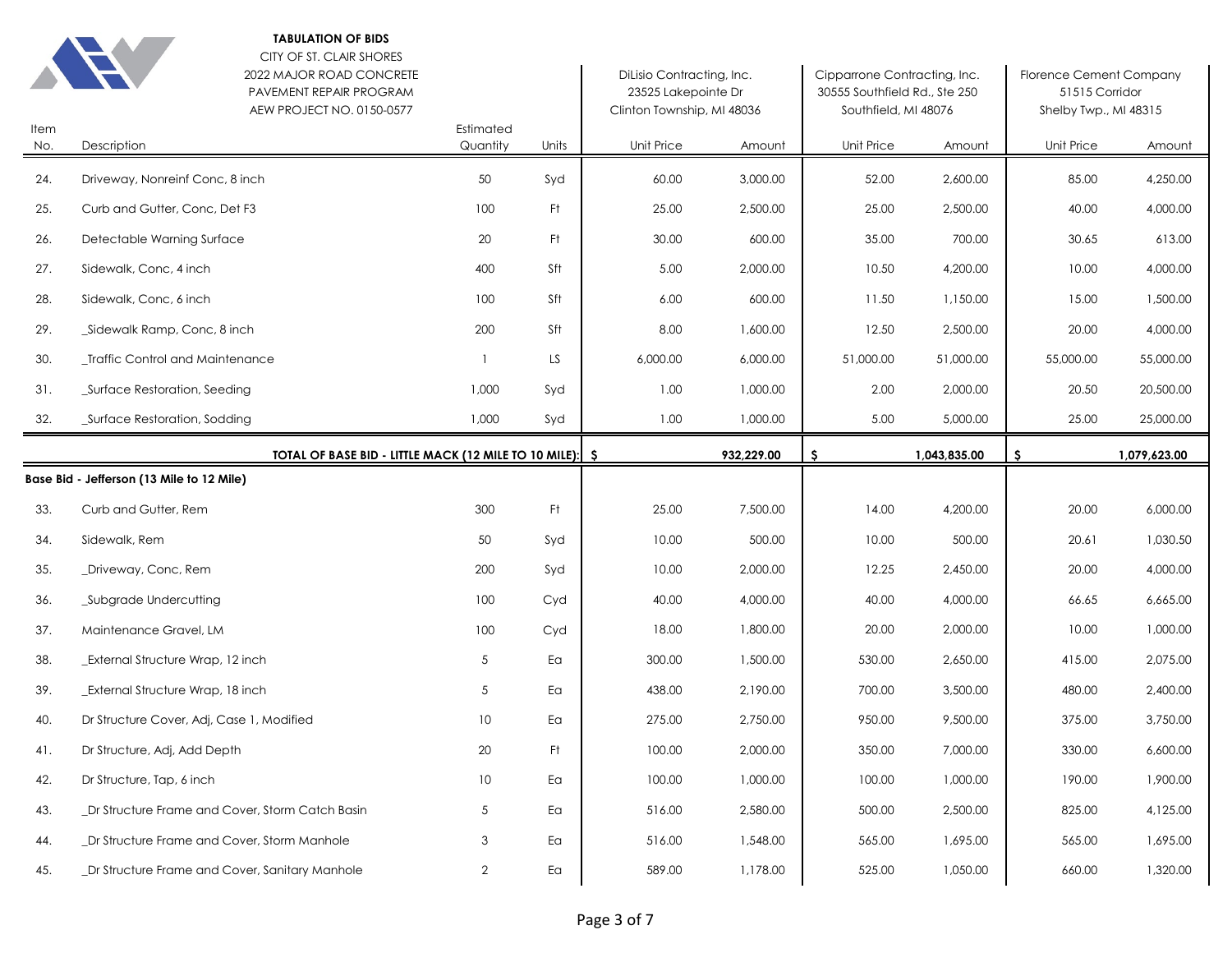|             | <b>TABULATION OF BIDS</b><br>CITY OF ST. CLAIR SHORES<br>2022 MAJOR ROAD CONCRETE<br>PAVEMENT REPAIR PROGRAM<br>AEW PROJECT NO. 0150-0577 |                       |       | DiLisio Contracting, Inc.<br>23525 Lakepointe Dr<br>Clinton Township, MI 48036 |              | Cipparrone Contracting, Inc.<br>30555 Southfield Rd., Ste 250<br>Southfield, MI 48076 |              | <b>Florence Cement Company</b><br>51515 Corridor<br>Shelby Twp., MI 48315 |              |
|-------------|-------------------------------------------------------------------------------------------------------------------------------------------|-----------------------|-------|--------------------------------------------------------------------------------|--------------|---------------------------------------------------------------------------------------|--------------|---------------------------------------------------------------------------|--------------|
| Item<br>No. | Description                                                                                                                               | Estimated<br>Quantity | Units | Unit Price                                                                     | Amount       | Unit Price                                                                            | Amount       | Unit Price                                                                | Amount       |
| 46.         | Underdrain, Subgrade, 6 inch                                                                                                              | 200                   | Ft.   | 15.00                                                                          | 3,000.00     | 14.50                                                                                 | 2,900.00     | 18.50                                                                     | 3,700.00     |
| 47.         | Joint, Expansion, E2                                                                                                                      | 120                   | Ft.   | 5.00                                                                           | 600.00       | 15.50                                                                                 | 1,860.00     | 35.00                                                                     | 4,200.00     |
| 48.         | Cement                                                                                                                                    | 5                     | Ton   | 150.00                                                                         | 750.00       | 100.00                                                                                | 500.00       | 185.00                                                                    | 925.00       |
| 49.         | Lane Tie, Epoxy Anchored                                                                                                                  | 2,250                 | Ea    | 3.00                                                                           | 6,750.00     | 4.75                                                                                  | 10,687.50    | 10.00                                                                     | 22,500.00    |
| 50.         | Pavt Repr, Nonreinf Conc, 9 inch                                                                                                          | 4,000                 | Syd   | 59.40                                                                          | 237,600.00   | 55.70                                                                                 | 222,800.00   | 53.00                                                                     | 212,000.00   |
| 51.         | Joint Expansion, ERG, w/3/4 inch Dowels                                                                                                   | 120                   | Ft.   | 12.00                                                                          | 1,440.00     | 11.50                                                                                 | 1,380.00     | 11.25                                                                     | 1,350.00     |
| 52.         | Full Depth Sawcutting                                                                                                                     | 6,800                 | Ft    | 1.50                                                                           | 10,200.00    | 1.45                                                                                  | 9,860.00     | 2.00                                                                      | 13,600.00    |
| 53.         | Pavt Repr, Rem, Modified                                                                                                                  | 4,000                 | Syd   | 8.60                                                                           | 34,400.00    | 12.50                                                                                 | 50,000.00    | 10.00                                                                     | 40,000.00    |
| 54.         | Driveway, Nonreinf Conc, 6 inch                                                                                                           | 150                   | Syd   | 54.00                                                                          | 8,100.00     | 42.00                                                                                 | 6,300.00     | 75.00                                                                     | 11,250.00    |
| 55.         | Driveway, Nonreinf Conc, 8 inch                                                                                                           | 50                    | Syd   | 60.00                                                                          | 3,000.00     | 52.00                                                                                 | 2,600.00     | 85.00                                                                     | 4,250.00     |
| 56.         | Curb and Gutter, Conc, Det F3                                                                                                             | 300                   | Ft    | 25.00                                                                          | 7,500.00     | 25.00                                                                                 | 7,500.00     | 40.00                                                                     | 12,000.00    |
| 57.         | Detectable Warning Surface                                                                                                                | 20                    | Ft    | 30.00                                                                          | 600.00       | 35.00                                                                                 | 700.00       | 30.65                                                                     | 613.00       |
| 58.         | Sidewalk, Conc, 4 inch                                                                                                                    | 150                   | Sft   | 5.00                                                                           | 750.00       | 10.50                                                                                 | 1,575.00     | 10.00                                                                     | 1,500.00     |
| 59.         | Sidewalk, Conc, 6 inch                                                                                                                    | 100                   | Sft   | 6.00                                                                           | 600.00       | 11.50                                                                                 | 1,150.00     | 15.00                                                                     | 1,500.00     |
| 60.         | _Sidewalk Ramp, Conc, 8 inch                                                                                                              | 200                   | Sft   | 8.00                                                                           | 1,600.00     | 12.50                                                                                 | 2,500.00     | 20.00                                                                     | 4,000.00     |
| 61.         | _Traffic Control and Maintenance                                                                                                          | $\overline{1}$        | LS.   | 6,000.00                                                                       | 6,000.00     | 31,500.00                                                                             | 31,500.00    | 22,000.00                                                                 | 22,000.00    |
| 62.         | Surface Restoration, Seeding                                                                                                              | 500                   | Syd   | 1.00                                                                           | 500.00       | 2.00                                                                                  | 1,000.00     | 20.50                                                                     | 10,250.00    |
| 63.         | _Surface Restoration, Sodding                                                                                                             | 500                   | Syd   | 1.00                                                                           | 500.00       | 5.00                                                                                  | 2,500.00     | 25.00                                                                     | 12,500.00    |
|             | TOTAL OF BASE BID - JEFFERSON (13 MILE TO 12 MILE): S                                                                                     |                       |       |                                                                                | 354,436.00   | S.                                                                                    | 399,357.50 * | S.                                                                        | 420,698.50   |
|             | GRAND TOTAL LITTLE MACK 12 MILE - 10 MILE + JEFFERSON 13 MILE - 12 MILE: S                                                                |                       |       |                                                                                | 1,286,665.00 | S.                                                                                    | 1,443,192.50 | S.                                                                        | 1,500,321.50 |

**\* CORRECTED BY ENGINEER**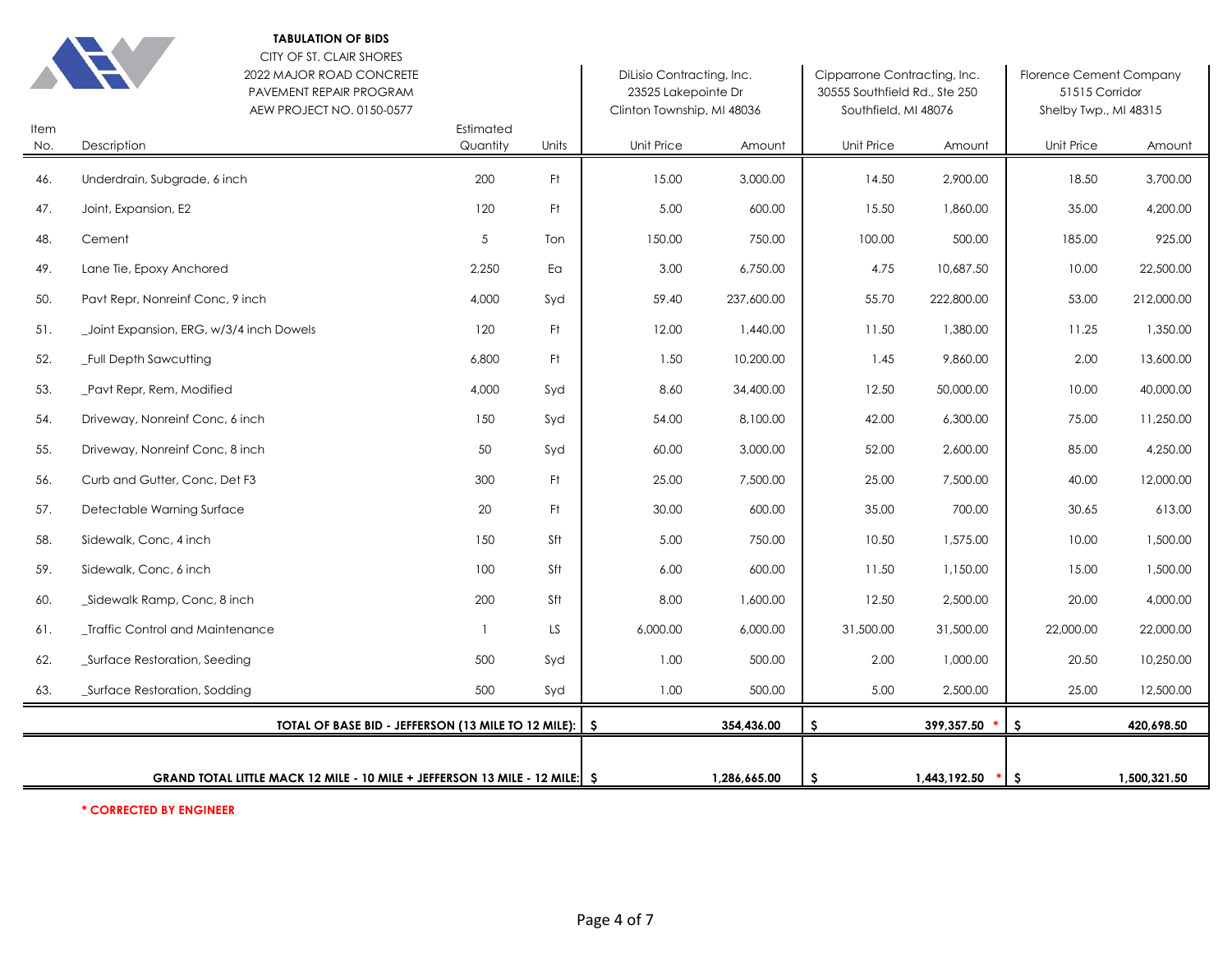| Item | <b>TABULATION OF BIDS</b><br>CITY OF ST. CLAIR SHORES<br>2022 MAJOR ROAD CONCRETE<br>PAVEMENT REPAIR PROGRAM<br>AEW PROJECT NO. 0150-0577 | Estimated       |       | Zuniga Cement Construction, Inc.<br>22500 Ryan Road<br>Warren, MI 48091 |            | JB Contractors Inc.<br>2933 Military<br>Detroit, MI 48209<br>Unit Price<br>Amount |            | Great Lakes Contracting Solutions, LLC<br>2300 Edinburgh<br>Waterford, MI 48328<br><b>Unit Price</b><br>Amount |            |
|------|-------------------------------------------------------------------------------------------------------------------------------------------|-----------------|-------|-------------------------------------------------------------------------|------------|-----------------------------------------------------------------------------------|------------|----------------------------------------------------------------------------------------------------------------|------------|
| No.  | Description                                                                                                                               | Quantity        | Units | Unit Price                                                              | Amount     |                                                                                   |            |                                                                                                                |            |
|      | Base Bid - Little Mack (12 Mile to 10 Mile)                                                                                               |                 |       |                                                                         |            |                                                                                   |            |                                                                                                                |            |
| 1.   | _Bonds, Insurance and Initial Set-Up Expense (3% Max)                                                                                     |                 | LS.   | 30,000.00                                                               | 30,000.00  | 50,000.00                                                                         | 50,000.00  | 55,000.00                                                                                                      | 55,000.00  |
| 2.   | Curb and Gutter, Rem                                                                                                                      | 100             | Ft.   | 16.00                                                                   | 1,600.00   | 14.30                                                                             | 1,430.00   | 20.00                                                                                                          | 2,000.00   |
| 3.   | Sidewalk, Rem                                                                                                                             | 80              | Syd   | 12.00                                                                   | 960.00     | 21.00                                                                             | 1,680.00   | 12.00                                                                                                          | 960.00     |
| 4.   | _Driveway, Conc, Rem                                                                                                                      | 200             | Syd   | 12.00                                                                   | 2,400.00   | 11.50                                                                             | 2,300.00   | 12.00                                                                                                          | 2,400.00   |
| 5.   | _Subgrade Undercutting                                                                                                                    | 100             | Cyd   | 40.00                                                                   | 4,000.00   | 35.00                                                                             | 3,500.00   | 65.00                                                                                                          | 6,500.00   |
| 6.   | Maintenance Gravel, LM                                                                                                                    | 200             | Cyd   | 30.00                                                                   | 6,000.00   | 35.00                                                                             | 7,000.00   | 65.00                                                                                                          | 13,000.00  |
| 7.   | <b>External Structure Wrap, 12 inch</b>                                                                                                   | 8               | Ea    | 325.00                                                                  | 2,600.00   | 400.00                                                                            | 3,200.00   | 425.00                                                                                                         | 3,400.00   |
| 8.   | External Structure Wrap, 18 inch                                                                                                          | 8               | Ea    | 400.00                                                                  | 3,200.00   | 500.00                                                                            | 4,000.00   | 550.00                                                                                                         | 4,400.00   |
| 9.   | Dr Structure Cover, Adj, Case 1, Modified                                                                                                 | 26              | Ea    | 350.00                                                                  | 9,100.00   | 250.00                                                                            | 6,500.00   | 450.00                                                                                                         | 11,700.00  |
| 10.  | Dr Structure, Adj, Add Depth                                                                                                              | 40              | Ft.   | 175.00                                                                  | 7,000.00   | 250.00                                                                            | 10,000.00  | 250.00                                                                                                         | 10,000.00  |
| 11.  | Dr Structure, Tap, 6 inch                                                                                                                 | 20              | Ea    | 150.00                                                                  | 3,000.00   | 300.00                                                                            | 6,000.00   | 350.00                                                                                                         | 7,000.00   |
| 12.  | _Dr Structure Frame and Cover, Storm Catch Basin                                                                                          | 10 <sup>°</sup> | Ea    | 600.00                                                                  | 6,000.00   | 817.00                                                                            | 8,170.00   | 560.00                                                                                                         | 5,600.00   |
| 13.  | _Dr Structure Frame and Cover, Storm Manhole                                                                                              | 3               | Ea    | 670.00                                                                  | 2,010.00   | 842.00                                                                            | 2,526.00   | 650.00                                                                                                         | 1,950.00   |
| 14.  | _Dr Structure Frame and Cover, Sanitary Manhole                                                                                           | 3               | Ea    | 700.00                                                                  | 2,100.00   | 845.00                                                                            | 2,535.00   | 650.00                                                                                                         | 1,950.00   |
| 15.  | Underdrain, Subgrade, 6 inch                                                                                                              | 400             | Ft.   | 15.00                                                                   | 6,000.00   | 20.00                                                                             | 8,000.00   | 17.00                                                                                                          | 6,800.00   |
| 16.  | Joint, Expansion, E2                                                                                                                      | 200             | Ft.   | 17.00                                                                   | 3,400.00   | 12.00                                                                             | 2,400.00   | 28.00                                                                                                          | 5,600.00   |
| 17.  | Cement                                                                                                                                    | 5               | Ton   | 100.00                                                                  | 500.00     | 150.00                                                                            | 750.00     | 250.00                                                                                                         | 1,250.00   |
| 18.  | Lane Tie, Epoxy Anchored                                                                                                                  | 6,500           | Ea    | 6.50                                                                    | 42,250.00  | 7.00                                                                              | 45,500.00  | 10.00                                                                                                          | 65,000.00  |
| 19.  | Pavt Repr, Nonreinf Conc, 9 inch                                                                                                          | 11,500          | Syd   | 63.00                                                                   | 724,500.00 | 78.00                                                                             | 897,000.00 | 71.00                                                                                                          | 816,500.00 |
| 20.  | _Joint Expansion, ERG, w/ 3/4 inch Dowels                                                                                                 | 200             | Ft.   | 30.00                                                                   | 6,000.00   | 19.25                                                                             | 3,850.00 * | 16.00                                                                                                          | 3,200.00   |
| 21.  | _Full Depth Sawcutting                                                                                                                    | 19,000          | Ft.   | 1.95                                                                    | 37,050.00  | 3.00                                                                              | 57,000.00  | 3.00                                                                                                           | 57,000.00  |
| 22.  | _Pavt Repr, Rem, Modified                                                                                                                 | 11,500          | Syd   | 9.50                                                                    | 109,250.00 | 8.75                                                                              | 100,625.00 | 13.50                                                                                                          | 155,250.00 |
| 23.  | Driveway, Nonreinf Conc, 6 inch                                                                                                           | 150             | Syd   | 53.00                                                                   | 7,950.00   | 56.00                                                                             | 8,400.00   | 58.00                                                                                                          | 8,700.00   |
|      |                                                                                                                                           |                 |       |                                                                         |            |                                                                                   |            |                                                                                                                |            |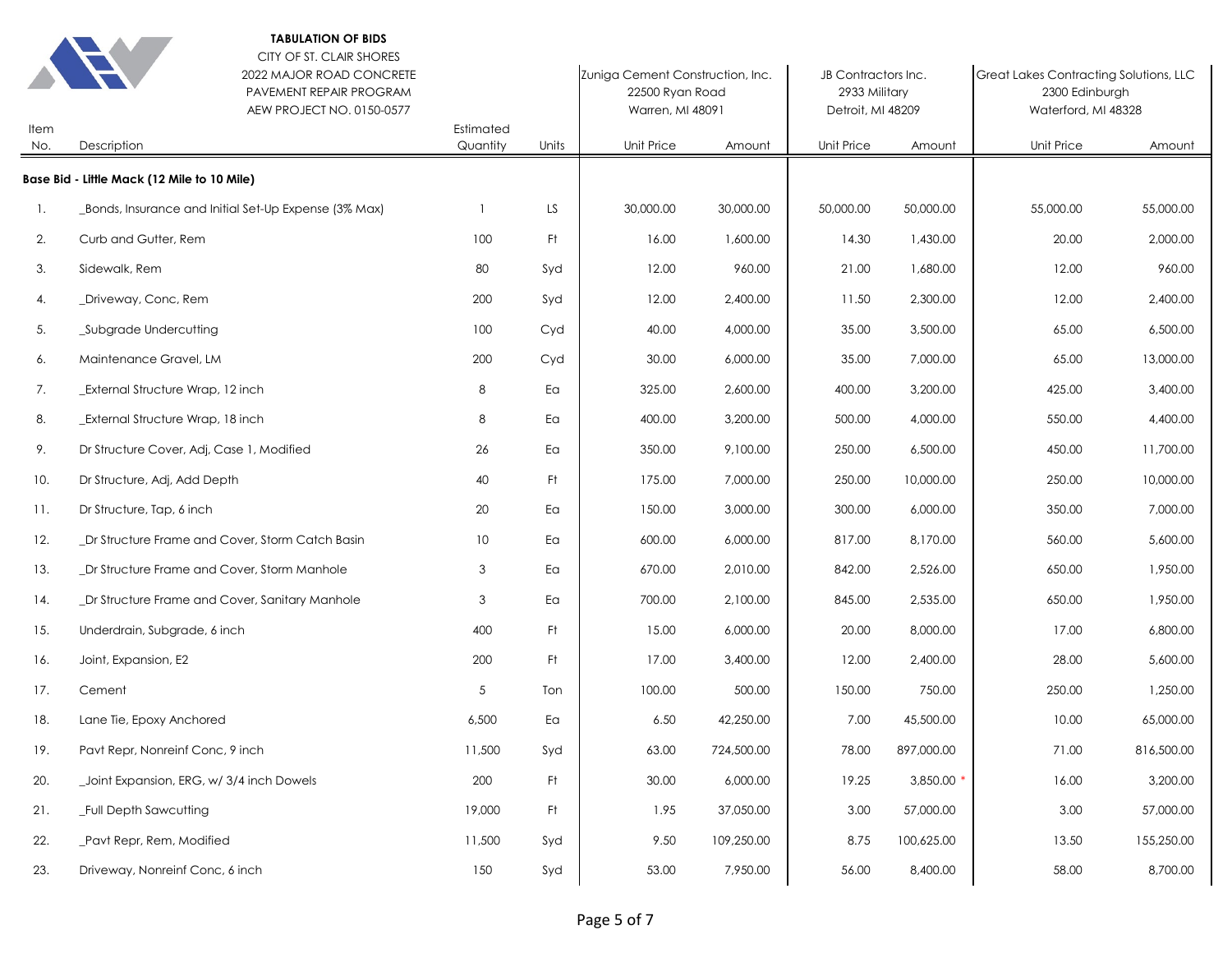

|             | CITY OF ST. CLAIR SHORES<br>2022 MAJOR ROAD CONCRETE<br>PAVEMENT REPAIR PROGRAM<br>AEW PROJECT NO. 0150-0577 |                       |       | Zuniga Cement Construction, Inc.<br>22500 Ryan Road<br>Warren, MI 48091 |              | JB Contractors Inc.<br>2933 Military<br>Detroit, MI 48209 |              | Great Lakes Contracting Solutions, LLC<br>2300 Edinburgh<br>Waterford, MI 48328 |              |
|-------------|--------------------------------------------------------------------------------------------------------------|-----------------------|-------|-------------------------------------------------------------------------|--------------|-----------------------------------------------------------|--------------|---------------------------------------------------------------------------------|--------------|
| Item<br>No. | Description                                                                                                  | Estimated<br>Quantity | Units | Unit Price                                                              | Amount       | <b>Unit Price</b>                                         | Amount       | Unit Price                                                                      | Amount       |
| 24.         | Driveway, Nonreinf Conc, 8 inch                                                                              | 50                    | Syd   | 60.00                                                                   | 3,000.00     | 66.00                                                     | 3,300.00     | 65.00                                                                           | 3,250.00     |
| 25.         | Curb and Gutter, Conc, Det F3                                                                                | 100                   | Ft    | 45.00                                                                   | 4,500.00     | 30.00                                                     | 3,000.00     | 30.00                                                                           | 3,000.00     |
| 26.         | Detectable Warning Surface                                                                                   | 20                    | Ft    | 40.00                                                                   | 800.00       | 37.00                                                     | 740.00       | 55.00                                                                           | 1,100.00     |
| 27.         | Sidewalk, Conc, 4 inch                                                                                       | 400                   | Sft   | 8.00                                                                    | 3,200.00     | 5.00                                                      | 2,000.00     | 7.25                                                                            | 2,900.00     |
| 28.         | Sidewalk, Conc, 6 inch                                                                                       | 100                   | Sft   | 9.50                                                                    | 950.00       | 6.50                                                      | 650.00       | 8.25                                                                            | 825.00       |
| 29.         | _Sidewalk Ramp, Conc, 8 inch                                                                                 | 200                   | Sft   | 11.00                                                                   | 2,200.00     | 10.00                                                     | 2,000.00     | 9.25                                                                            | 1,850.00     |
| 30.         | <b>Traffic Control and Maintenance</b>                                                                       | $\mathbf{1}$          | LS    | 25,000.00                                                               | 25,000.00    | 20,000.00                                                 | 20,000.00    | 90,000.00                                                                       | 90,000.00    |
| 31.         | _Surface Restoration, Seeding                                                                                | 1,000                 | Syd   | 9.00                                                                    | 9,000.00     | 3.00                                                      | 3,000.00     | 10.50                                                                           | 10,500.00    |
| 32.         | Surface Restoration, Sodding                                                                                 | 1,000                 | Syd   | 18.00                                                                   | 18,000.00    | 7.00                                                      | 7,000.00     | 20.00                                                                           | 20,000.00    |
|             | TOTAL OF BASE BID - LITTLE MACK (12 MILE TO 10 MILE):   \$                                                   |                       |       |                                                                         | 1,083,520.00 | -S                                                        | 1,274,056.00 | -\$                                                                             | 1,378,585.00 |
|             |                                                                                                              |                       |       |                                                                         |              |                                                           |              |                                                                                 |              |
|             | Base Bid - Jefferson (13 Mile to 12 Mile)                                                                    |                       |       |                                                                         |              |                                                           |              |                                                                                 |              |
| 33.         | Curb and Gutter, Rem                                                                                         | 300                   | Ft    | 18.00                                                                   | 5,400.00     | 14.30                                                     | 4,290.00     | 20.00                                                                           | 6,000.00     |
| 34.         | Sidewalk, Rem                                                                                                | 50                    | Syd   | 10.00                                                                   | 500.00       | 21.00                                                     | 1,050.00     | 12.00                                                                           | 600.00       |
| 35.         | _Driveway, Conc, Rem                                                                                         | 200                   | Syd   | 10.00                                                                   | 2,000.00     | 11.50                                                     | 2,300.00     | 12.00                                                                           | 2,400.00     |
| 36.         | _Subgrade Undercutting                                                                                       | 100                   | Cyd   | 40.00                                                                   | 4,000.00     | 35.00                                                     | 3,500.00     | 65.00                                                                           | 6,500.00     |
| 37.         | Maintenance Gravel, LM                                                                                       | 100                   | Cyd   | 30.00                                                                   | 3,000.00     | 35.00                                                     | 3,500.00     | 65.00                                                                           | 6,500.00     |
| 38.         | _External Structure Wrap, 12 inch                                                                            | 5                     | Ea    | 350.00                                                                  | 1,750.00     | 400.00                                                    | 2,000.00     | 425.00                                                                          | 2,125.00     |
| 39.         | _External Structure Wrap, 18 inch                                                                            | 5                     | Ea    | 400.00                                                                  | 2,000.00     | 500.00                                                    | 2,500.00     | 550.00                                                                          | 2,750.00     |
| 40.         | Dr Structure Cover, Adj, Case 1, Modified                                                                    | 10 <sup>°</sup>       | Ea    | 350.00                                                                  | 3,500.00     | 250.00                                                    | 2,500.00     | 450.00                                                                          | 4,500.00     |
| 41.         | Dr Structure, Adj, Add Depth                                                                                 | 20                    | Ft    | 150.00                                                                  | 3,000.00     | 250.00                                                    | 5,000.00     | 250.00                                                                          | 5,000.00     |
| 42.         | Dr Structure, Tap, 6 inch                                                                                    | 10                    | Ea    | 125.00                                                                  | 1,250.00     | 300.00                                                    | 3,000.00     | 350.00                                                                          | 3,500.00     |
| 43.         | _Dr Structure Frame and Cover, Storm Catch Basin                                                             | $\sqrt{5}$            | Ea    | 600.00                                                                  | 3,000.00     | 817.00                                                    | 4,085.00     | 560.00                                                                          | 2,800.00     |
| 44.         | _Dr Structure Frame and Cover, Storm Manhole                                                                 | 3                     | Ea    | 670.00                                                                  | 2,010.00     | 842.00                                                    | 2,526.00     | 650.00                                                                          | 1,950.00     |